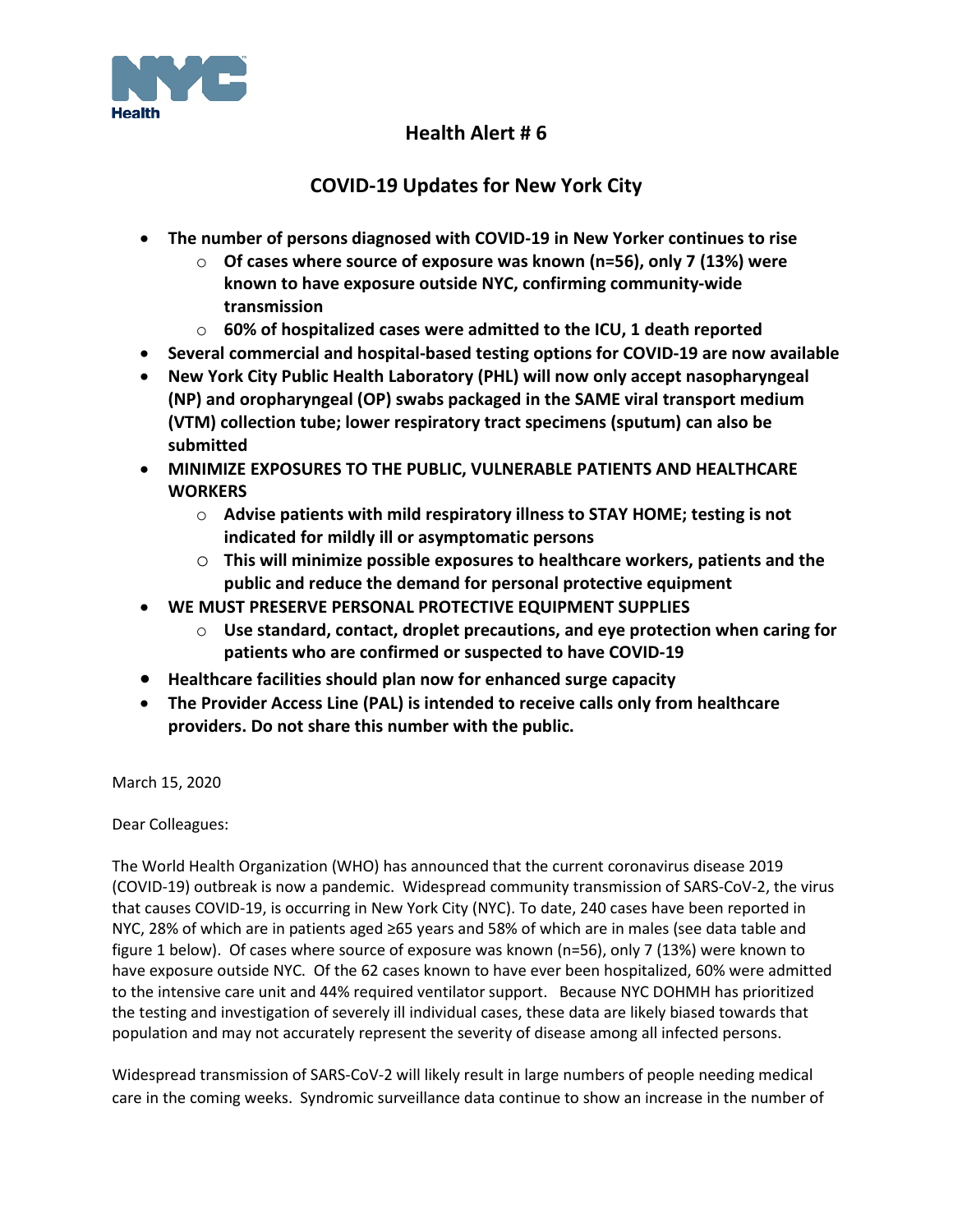

persons visiting an emergency department who report influenza-like illness (see figure 2 below). At this time, providers and healthcare facilities are therefore urged to implement mitigation strategies to lessen the impact that COVID-19 may have on staff and patients and to ensure continuing operations. Resources are available on th[e Greater New York Hospital Association](https://www.gnyha.org/) and [CDC](http://www.cdc.gov/) websites. Providers should manage any persons with acute febrile or respiratory illness that cannot be attributed to other causes as being potentially infected with SARS-CoV-2.

## **COVID-19 LIKE ILLNESS**

COVID-19 like illness is described as new onset of subjective or measured (≥100.4<sup>o</sup>F or 38.0<sup>o</sup>C) fever OR **cough OR shortness of breath OR sore throat** that cannot be attributed to an underlying or previously recognized condition. In children, fever with sore throat may be attributable to conditions other than COVID-19 (e.g., strep throat) and parent/guardian should be instructed to consult a healthcare provider to rule out other etiologies. A *confirmed case* of COVID-19 is defined as a person with COVID-19 like illness and a positive laboratory test. A *possible case* of COVID-19 is defined as a person with COVID-19 like illness for whom testing was not performed.

To date, factors associated with severe illness include age ≥50 years (children and young adults appear to be less affected) and chronic medical conditions, such as chronic lung disease (e.g., asthma, emphysema), hypertension or diabetes.

## **TESTING FOR COVID-19**

Several commercial and hospital-based laboratories are now offering COVID-19 testing using a molecular assay. However, the DOHMH strongly recommends against **testing persons with mild illness who can be safely managed at home**, unless a diagnosis may impact patient management. This will minimize possible exposures to healthcare workers, patients and the public and reduce the demand for personal protective equipment. Providers should keep in mind that a negative result in the context of a person who is symptomatic and who is not improving and in whom there is a high index of suspicion for COVID-19 might represent a false negative. If there is reason to suspect a person has COVID-19 despite a negative test result, consider re-testing and continuing infection control practices appropriate for COVID-19.

**Moving forward, the NYC Public Health Laboratory (PHL) will only accept pre-approved specimens for hospitalized patients with severe acute lower respiratory illness (e.g., pneumonia).** To obtain approval for PHL testing, contact the NYC Health Department Coronavirus Testing Call Center by calling the Provider Access Line (PAL) at 866-692-3641. If testing is approved, the clinical team should send patient specimens to the hospital's central laboratory and provide the hospital's central laboratory with the unique identification number provided by the Call Center. The hospital's central laboratory should then submit the necessary laboratory requisition online through PHL's eOrder (an internet-based application developed by PHL). The hospital's central laboratory should then call back the PAL with the eOrder number and the unique identification number provided by the Call Center to arrange courier transportation of the specimen to PHL (the hospital can also arrange for its own courier to PHL). If you do not already have an eOrder account, please visit the [PHL website for more information.](https://www1.nyc.gov/site/doh/providers/reporting-and-services/public-health-lab.page#forms)

Specimens required for COVID-19 testing include 1 nasopharyngeal (NP) swab and 1 oropharyngeal (OP) swab **packaged in the SAME** viral transport medium (VTM) collection tube. One lower respiratory tract specimen (e.g., sputum) can also be submitted if it can be easily collected (e.g., bronchial or tracheal aspirate in patients who are on ventilator support).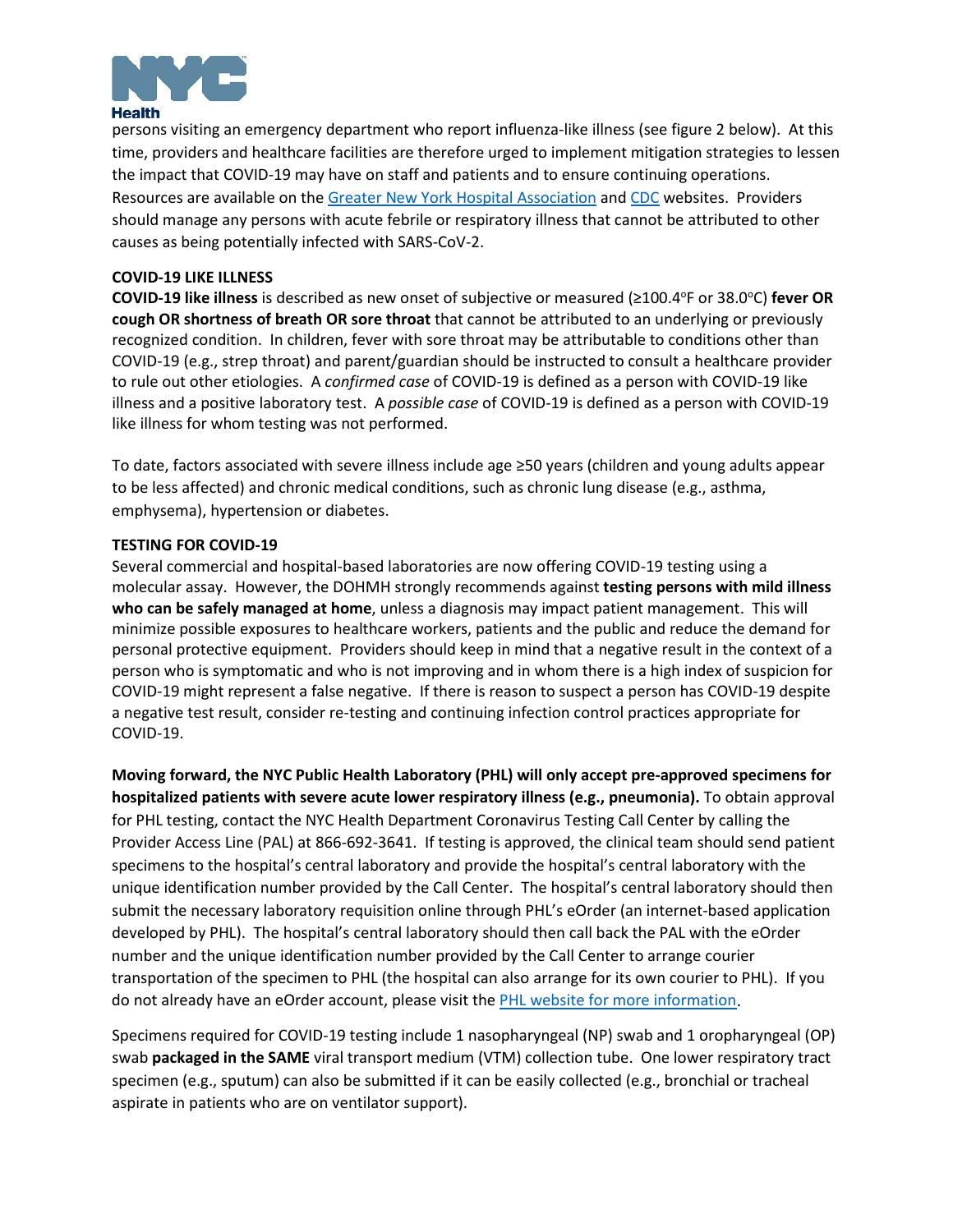

All PHL test reports will be delivered by fax to the submitting laboratory. The report will also be available in eOrder. Providers should contact their hospital's central laboratory for test results. The NYC Health Department will not report back results to patients on behalf of providers.

# **REPORTING PERSONS WITH SUSPECTED OR CONFIRMED COVID-19 TO THE NYC HEALTH DEPARTMENT**

The NYC Health Department receives positive test results directly from the laboratory. Providers should report persons who are part of a cluster of 3 or more possible or confirmed cases in a residential congregate setting that serves more vulnerable populations such as an assisted living facility, group home, homeless shelter, or correctional settings. Reports can be made by calling the PAL at (866) 692- 3641.

## **PROTECTING PATIENTS AND STAFF**

Providers should strongly discourage persons who have a mild disease consistent with COVID-19 like illness and who do not require medical care from visiting a healthcare facility. Message clients who are at [higher risk for more severe disease](https://www.cdc.gov/coronavirus/2019-ncov/specific-groups/high-risk-complications.html?CDC_AA_refVal=https%3A%2F%2Fwww.cdc.gov%2Fcoronavirus%2F2019-ncov%2Fhigh-risk%2Fhigh-risk-complications.html) (e.g., older adults, persons a compromised immune system or chronic health conditions such as heart disease, diabetes and lung disease) to limit the amount of time they spend with other people, especially outside the home, to reduce the possibility of being infected with the virus. Consider placing signage and greeters at entry points to screen persons seeking care and visitors by asking if they have a COVID-19 like illness. This will help avoid unnecessary exposures within the healthcare facility. As an alternative to in person evaluation, communicate with patients by telephone, electronic messaging or video conferencing. Evaluation for patients with severe illness, which might include worsening symptoms or difficulty breathing, should be done in an acute care facility. If a patient with COVID-19 like illness needs to be evaluated in person, instruct them to minimize contact with other persons, travel by private car if possible and, when available, to use a face mask while traveling to the healthcare facility.

## **INFECTION CONTROL UPDATES**

Healthcare facilities should implement and adhere to policies and practices that minimize exposures to respiratory pathogens including SARS-CoV-2. A continuum of infection control [measures should be](https://www.cdc.gov/coronavirus/2019-ncov/healthcare-facilities/index.html)  [implemented](https://www.cdc.gov/coronavirus/2019-ncov/healthcare-facilities/index.html) before patient arrival, upon arrival, throughout the patient's visit, and until the patient's room is cleaned and disinfected. It is particularly important to protect individuals at increased risk for adverse outcomes from COVID-19 (e.g., older persons with comorbid conditions). Triage personnel should have a supply of facemasks and tissues for patients with COVID-19 like illness that can be provided to them upon arrival. Source control (putting a facemask over the mouth and nose of a symptomatic patient) can help to prevent transmission to others.

Additionally, in the setting of a pandemic with widespread community transmission in NYC, all healthcare workers are at some risk for exposure to COVID-19, whether in the workplace or in the community. Therefore, the NYC Health Department is asking ALL healthcare workers, regardless of whether they have had a known SARS-CoV-2 exposure, to self-monitor by taking their temperature twice daily and assessing for COVID-19 like illness. **If healthcare workers develop any signs or symptoms of a COVID-19 like illness (***for healthcare workers, fever cutoff is 100.0°F*), they should NOT **report to work. If any signs or symptoms occur while working, healthcare workers should immediately leave the patient care area, inform their supervisor per facility protocol, and isolate themselves from other people.**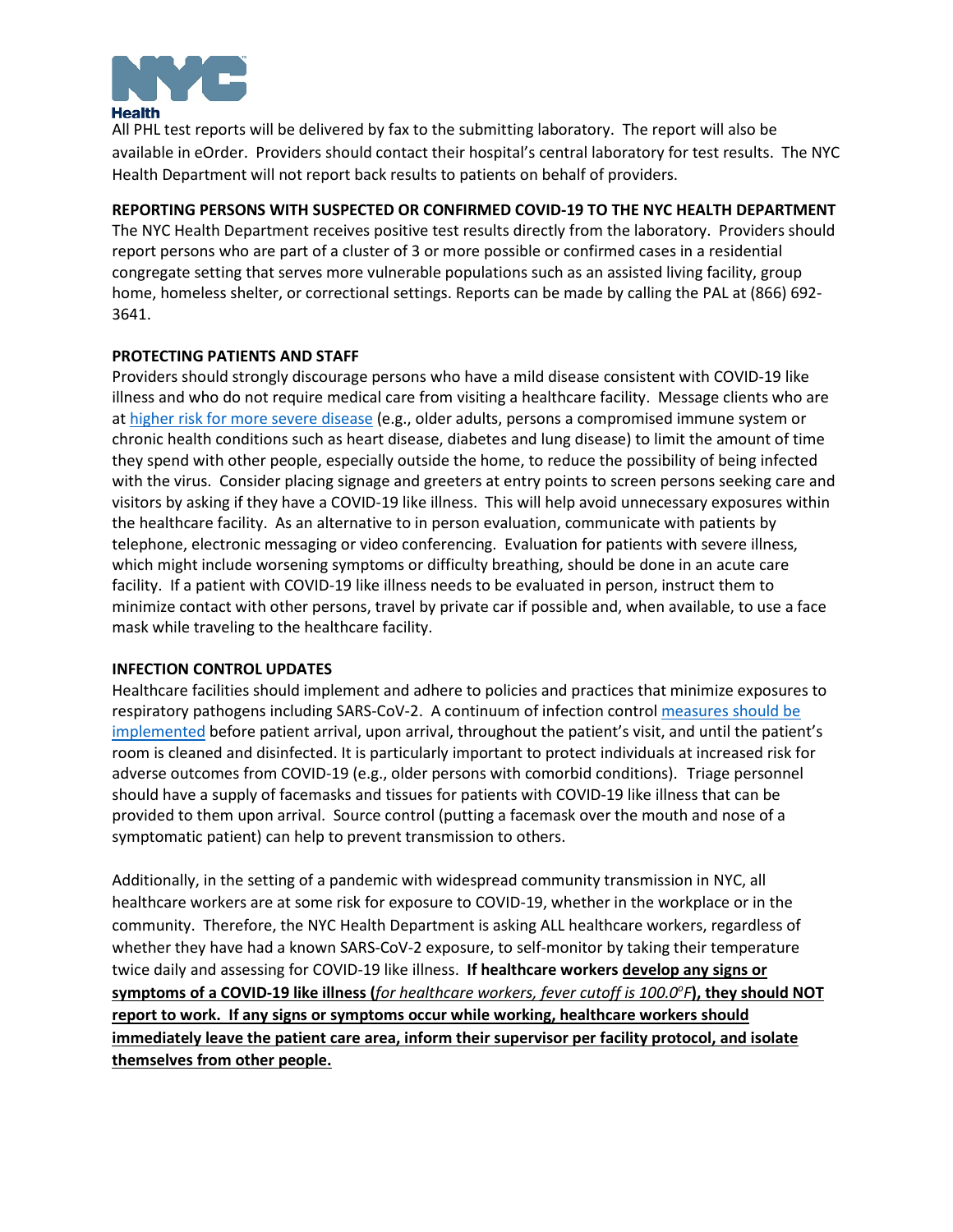

# **PERSONAL PROTECTIVE EQUIPMENT (PPE) UPDATE:**

As per the [newest CDC guidance,](https://www.cdc.gov/coronavirus/2019-ncov/infection-control/control-recommendations.html) patients can be managed with droplet precautions along with gown, gloves, and eye protection. This means that patients can be evaluated in a private examination room with the door closed. **An airborne infection isolation room (AIIR) is no longer required by the CDC unless the patient will be undergoing an aerosol generating procedure (the CDC does NOT consider the collection of a NP or OP swab an aerosol generating procedure).**

If a private exam room is not readily available in the healthcare facility, ensure that the patient is not allowed to wait among other patients seeking care. Identify a separate space that allows the patient to be separated from others by ≥6 feet, with easy access to respiratory hygiene supplies. In some settings, patients might opt to wait in a personal vehicle or outside the healthcare facility where they can be contacted by mobile phone when it is their turn to be evaluated.

The safety of healthcare workers is a top priority for the NYC Health Department. As we gain more understanding of COVID-19, our guidance will evolve. The use of standard, contact, and droplet precautions with eye protection is appropriate when caring for patients with possible or confirmed COVID-19. Personal protective equipment (PPE) should include: facemask (procedure or surgical mask) AND gown AND gloves AND eye protection (goggles or face shield).

# **The NYC Health Department recommends healthcare workers do not need to use a fit tested N95 respirator or Powered Air Purifying Respirator (PAPR) for routine (non-aerosol generating) care of a COVID-19 patient. Patients can be evaluated in a private examination room with the door closed.**

Supplies of PPE must be reserved for high risk procedures due to potential supply chain constraints. Ample studies indicate the safety of droplet precautions which may also help prevent the complete exhaustion of fit tested N95 respirators and PAPRs; higher level PPE will continue to be needed to protect HCWs during critical and medically necessary aerosol generating procedures (e.g., intubation, suctioning) throughout the course of this outbreak.

Placing the patient in an AIIR and the use of a fit tested N95 respirator or PAPR is still recommended for *aerosol-generating procedures* (e.g., intubation, suctioning, nebulizer therapy) and when caring for patients with severe illness requiring intensive care. These recommendations are based on our current knowledge of COVID-19 and other coronaviruses, are endorsed by subject matter experts in the field of infection control, and are aligned with th[e WHO Infection Control Guidance for COVID-19.](https://www.who.int/publications-detail/infection-prevention-and-control-during-health-care-when-novel-coronavirus-(ncov)-infection-is-suspected-20200125) According to the new *[Report on the WHO-China Joint Missions on Coronavirus Disease](https://www.who.int/docs/default-source/coronaviruse/who-china-joint-mission-on-covid-19-final-report.pdf) 2019*: "Airborne spread has not been reported for COVID-19 and it is not believed to be a major driver of transmission based on available evidence; however, it can be envisaged if certain aerosol-generating procedures are conducted in health care facilities." Additionally, several studies, including a recent large randomized control trial, showed no benefit to the use of N95 respirators vs. face masks in preventing influenza and other viral respiratory infections in healthcare workers [\(Radonovich, 2019\)](https://jamanetwork.com/journals/jama/fullarticle/2749214).

These measures are part of an overall infection control package designed to keep healthcare workers safe: rapid identification and source control of symptomatic patients, strict adherence to respiratory and hand hygiene practices, training staff on [correct use of PPE,](https://www.cdc.gov/hai/pdfs/ppe/ppe-sequence.pdf) and routine cleaning and disinfection of surfaces and equipment.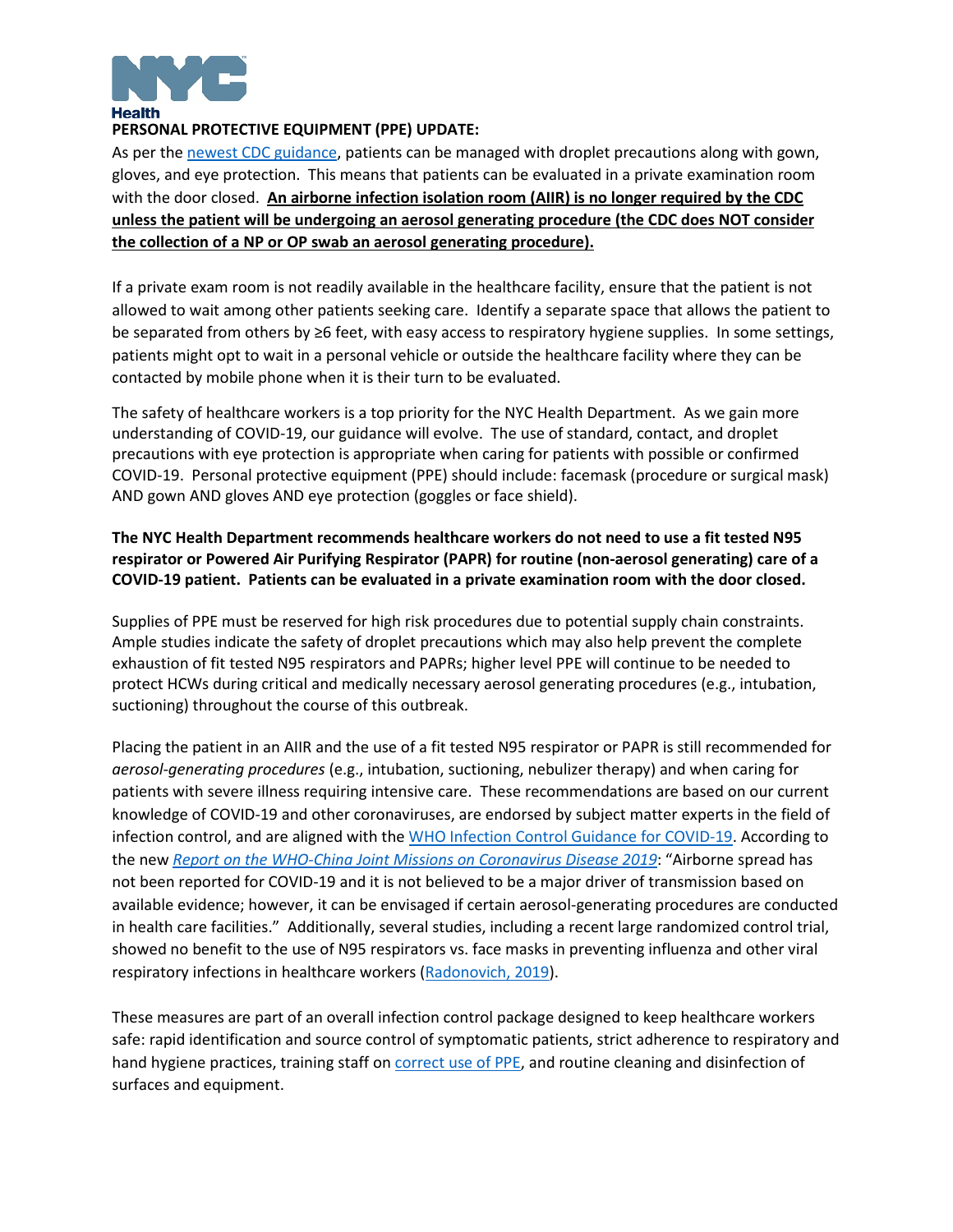

## **HEALTHCARE FACILITY PREPAREDNESS**

Healthcare resources in New York City will become strained in the weeks ahead and healthcare facilities should plan for enhanced surge capacity. Considerations might include closing nonessential services, cohorting patients, using non-patient care spaces for triage of patients suspected to have COVID-19, opening closed units, using ambulatory areas, discharging/transferring patients, and creating designated isolation spaces. Healthcare facilities are also encouraged to implement plans now for canceling elective admissions and procedures. The American College of Surgeons released a [statement](https://www.facs.org/about-acs/covid-19/information-for-surgeons) on March 13, 2020, recommending that health systems "minimize, postpone, or cancel electively scheduled operations, endoscopies, or other invasive procedures" and "minimize use of essential items needed to care for patients, including but not limited to, ICU beds, personal protective equipment, terminal cleaning supplies, and ventilators."

#### **TREATMENT**

Currently, medical care for COVID-19 is supportive. Corticosteroids should be avoided unless they are indicated for other reasons (e.g., COPD exacerbation, septic shock). The antiviral remdesivir is being studied as one experimental treatment. Criteria for compassionate use of the drug as per the manufacturer Gilead include a confirmed SARS-CoV-2 infection, pneumonia, and hypoxia (oxygen saturation ≤94% on room air). Exclusion criteria may include creatinine clearance <30 ml/min and liver function tests >5 times normal. Clinicians interested in obtaining the drug can directly reach out to the National Institutes of Health or Gilead. In addition, see CDCs current Clinical Guidance at <https://www.cdc.gov/coronavirus/2019-ncov/hcp/clinical-guidance-management-patients.html>

# **ISOLATION AND QUARANTINE GUIDANCE FOR MANAGING PERSONS WITH POSSIBLE OR CONFIRMED COVID-19**

Isolation and quarantine are different. These two terms are not interchangeable. Isolation refers to the separation of sick people with a contagious disease from people who are not sick. Quarantine refers to the separation of asymptomatic people who were exposed to a contagious disease to see if they become sick. Guidance materials will be available on the NYC Health Department website.

When preparing to discharge patients with confirmed or possible COVID-19 from the emergency or inpatient department, or sending them home from an outpatient healthcare facility, instruct them to self-isolate and remind their household contacts to self-monitor (see below). The NYC Health Department DOES NOT require a negative COVID-19 test to release a patient from a healthcare facility..

#### *SELF-ISOLATION AT HOME*

As a routine matter, but especially during the current pandemic, persons who are not hospitalized but who have possible or confirmed COVID-19 should be instructed to isolate themselves in a private residence until 7 days following onset of illness and 72 hours after being consistently afebrile without use of antipyretics and with resolving respiratory symptoms. Caregivers should consult a healthcare provider for children with fever and sore throat to determine if testing is indicated for other illnesses such as strep throat. Persons staying at home because of confirmed or presumed COVID-19 infection should not attend work or school and should avoid public settings and other situations that may permit close contact with others. This guidance applies to any person, regardless of whether they have received a laboratory-confirmed COVID-19 diagnosis, including healthcare workers. **Healthcare workers and other staff employed by a facility regulated by the New York State Health Department (e.g., an Article 28 Facility) or a jurisdiction outside of NYC should check with their employer before returning to work as the employer may have a different policy regarding COVID-19.**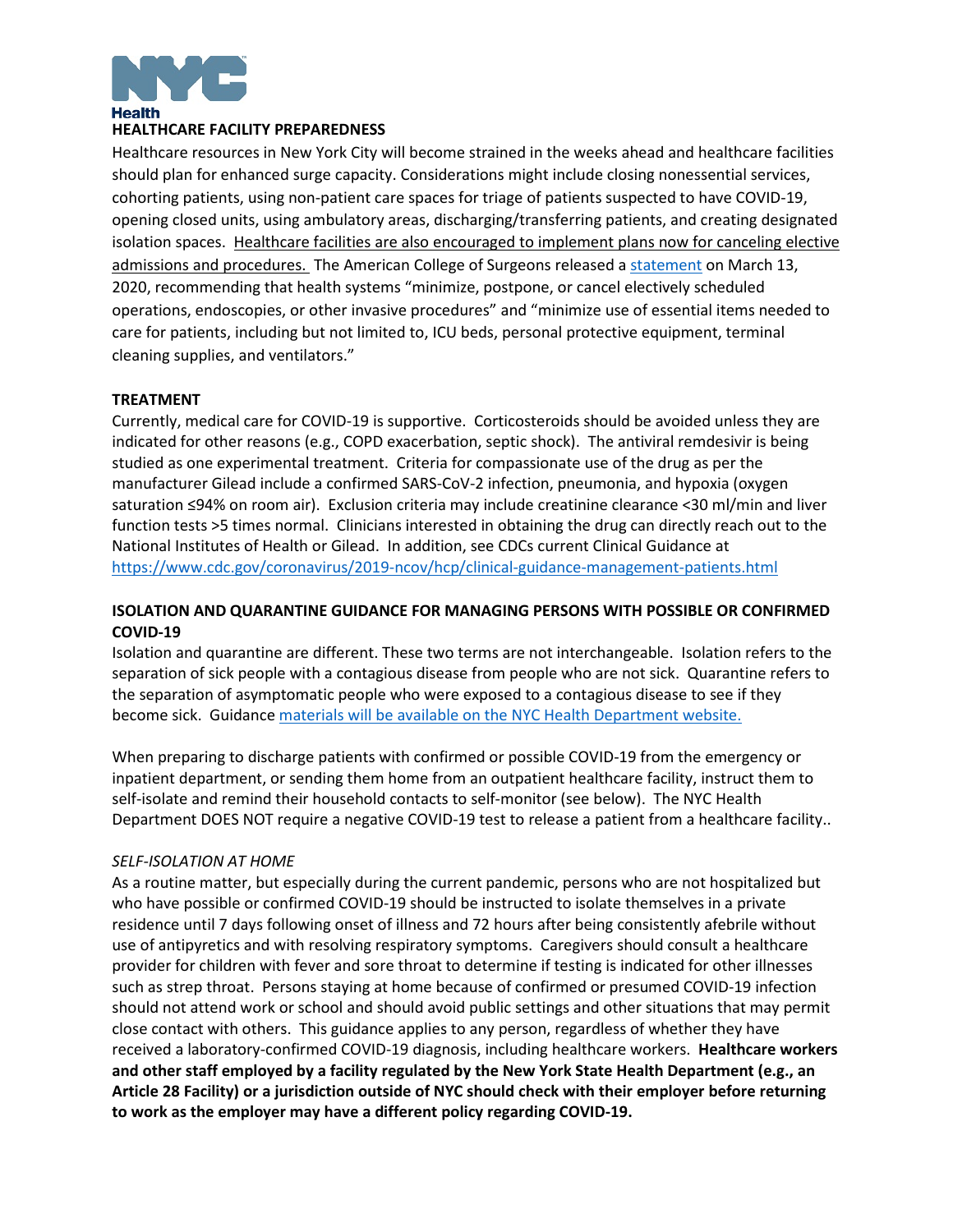

#### *SOCIAL DISTANCING AND SELF-MONITORING*

We are entering a phase of the pandemic where social distancing may have the greatest impact on minimizing transmission. All New Yorkers are asked to practice social distancing, meaning that they should stay at home to the extent possible and only leave home for essential tasks. All New Yorkers should consider themselves as possibly exposed to SARS-CoV-2 and must therefore self-monitor for COVID-19 like illness – especially those who have had close contact with a person with possible or confirmed COVID-19 and those who are healthcare workers. Close contact includes those persons who reside or provide care in the same household of the ill person or are an intimate partner of the ill person. Close contacts should monitor their health *at all times*, but should be particularly vigilant for 14 days starting from the last time there was close contact with the person while they were ill. Persons in whom COVID-19 like illness develops should isolate themselves at home and adhere to guidance on selfisolation at home for persons with confirmed or possible COVID-19 (see above). Such ill persons should only seek healthcare if they have severe or worsening illness.

As a reminder, patients with mild illness do not need COVID-19 testing, unless it may change management. Providers with questions can call the NYC Health Department at the Provider Access Line (PAL) at 1866-692-3641; note that this number is intended only for providers, not the public.

Emotional reactions to this emerging health crisis are expected. Remind yourself, your staff and your patients that feeling sad, anxious, overwhelmed or having other symptoms of distress such as trouble sleeping is normal. If symptoms become worse, encourage them, and yourself, to reach out for support and help. Those living in NYC can call NYC Well at 888-NYC WELL (888 692-9355), or text "WELL" to 65173 for access to a confidential help line.

NYC healthcare providers and institutions are reminded to check COVID-19 resources available on the NYC Health Department provider webpage [\(on.nyc.gov/covid19provider\)](https://www1.nyc.gov/site/doh/health/health-topics/coronavirus.page), and the [CDC website.](https://www.cdc.gov/coronavirus/2019-nCoV/index.html)

Thank you for your collaboration. Sincerely,

untro Andalac

Demetre Daskalakis, MD, MPH Deputy Commissioner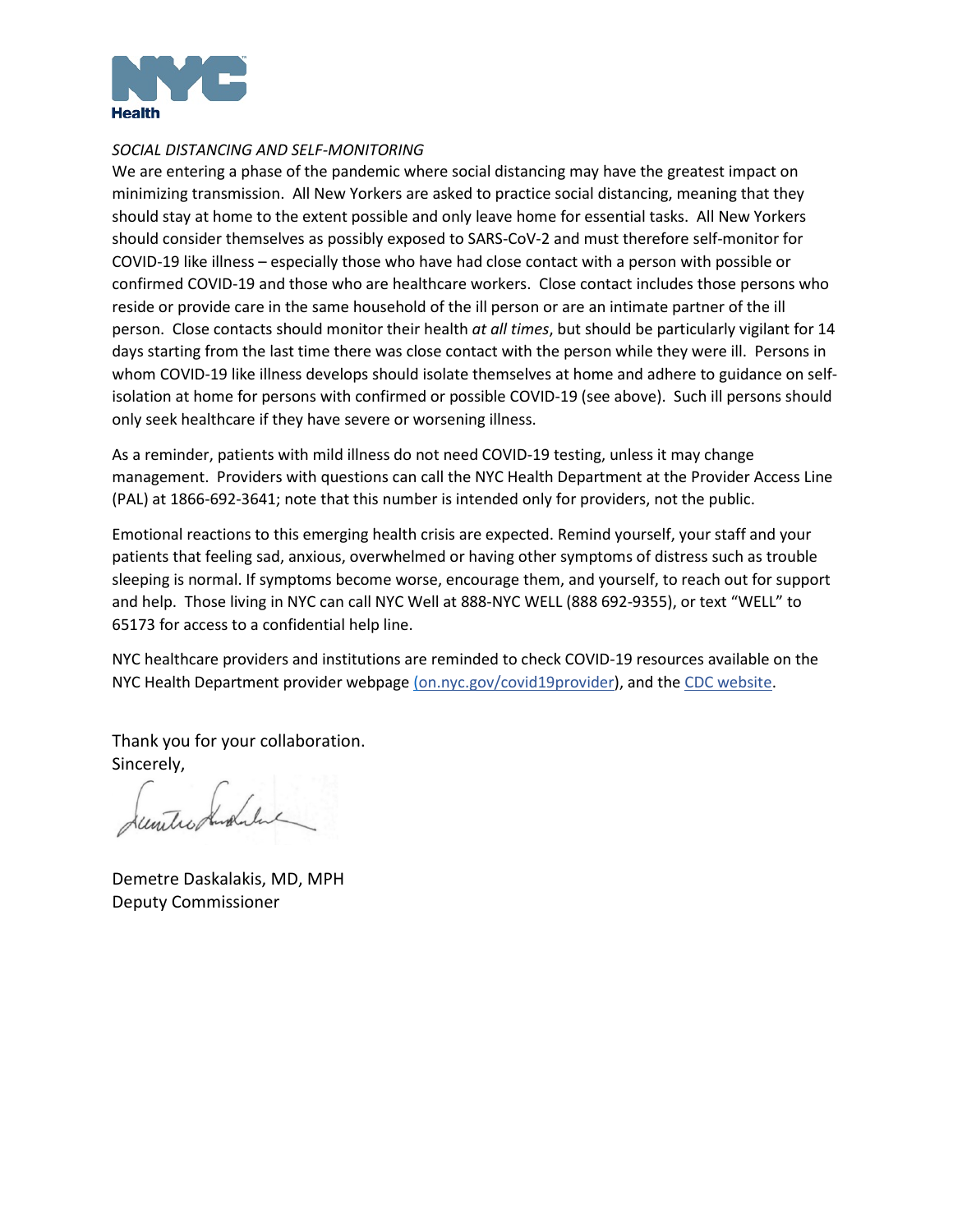

# **2019 Novel Coronavirus (COVID-19) – Data Summary**

March 14, 2020

The data in this report reflect events and activities through March 14, 2020. Includes cases in NYC residents and foreign residents treated in NYC facilities

|                                 | Total        |
|---------------------------------|--------------|
|                                 | <b>Cases</b> |
| Total                           | 240          |
| <b>Median Age (Range)</b>       | 48 (7-96)    |
| <b>Age Group</b>                |              |
| 0 to 17                         | 13 (5%)      |
| $-18$ to 40                     | 81 (34%)     |
| - 41 to 65                      | 78 (33%)     |
| over 65                         | 68 (28%)     |
| <b>Sex</b>                      |              |
| Female                          | 98 (42%)     |
| Male<br>÷,                      | 134 (58%)    |
| <b>Borough</b>                  |              |
| - Bronx                         | 21           |
| $\overline{a}$<br>Brooklyn      | 53           |
| Manhattan<br>$\overline{a}$     | 72           |
| - Queens                        | 78           |
| Staten Island<br>$\overline{a}$ | 16           |
| Unknown<br>$\overline{a}$       | 0            |
| <b>Ever Hospitalized</b>        | 62           |
| Discharged                      | 12           |
| Admitted to ICU                 | 37           |
| On Ventilator                   | 27           |
| <b>Deaths</b>                   | 1            |

1 Cumulative since January 31, 2020. Data may be updated in between reports on DOHMH's website and/or press releases.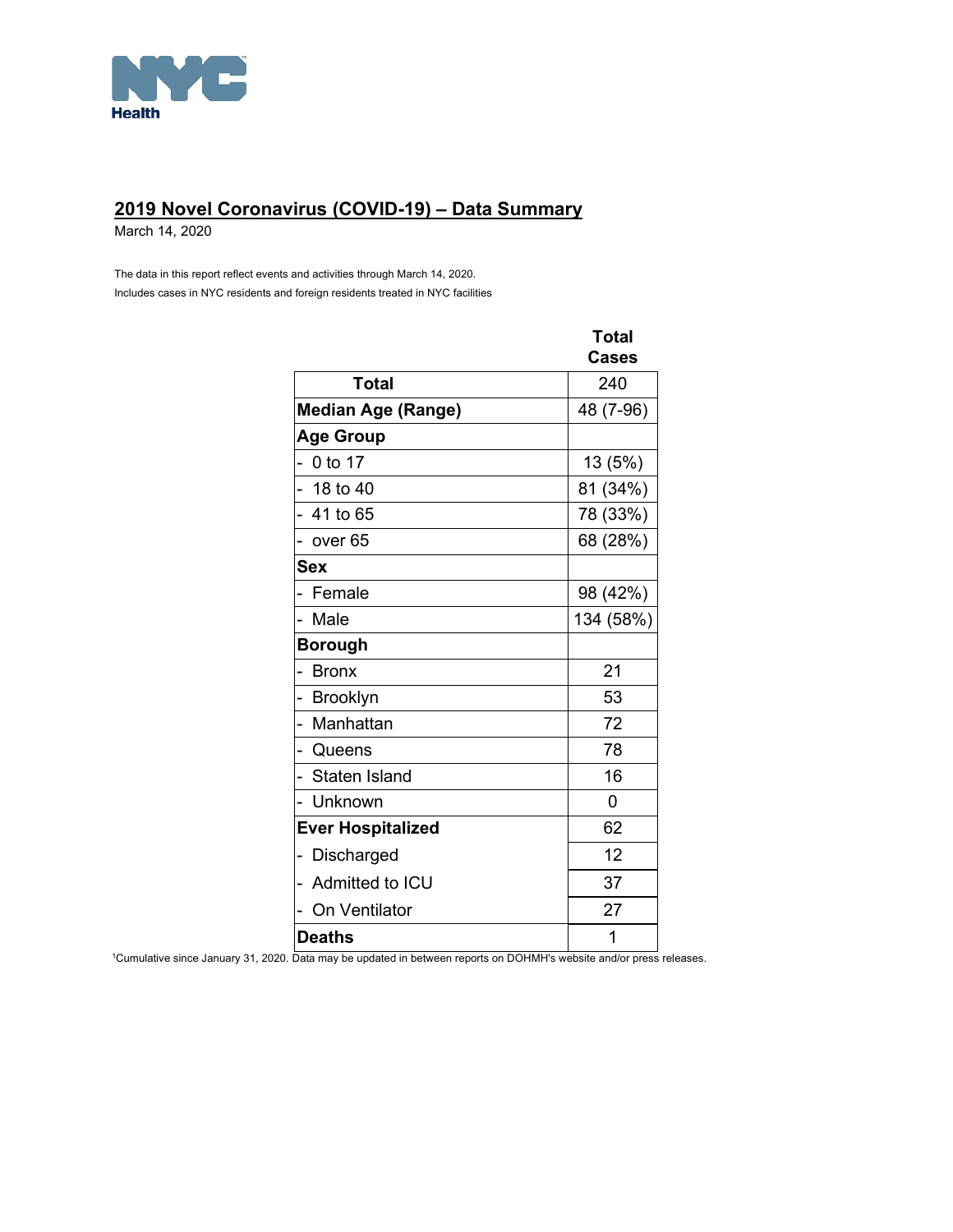

# **Figure 1. COVID-19 Cases in New York City by Week of Diagnosis\***

Coronavirus cases in NYC by day of report, February 29 - March 15, 2020

All data in this report are as of 9AM March 15, 2020. All data are preliminary and subject to change as the cases represented within are actively being investigated Includes cases in NYC residents and foreign residents treated in NYC facilities



\*Due to day of week effects (lower reporting on weekend), counts of reports represented for the past two days do not represent a true decrease in incidence.